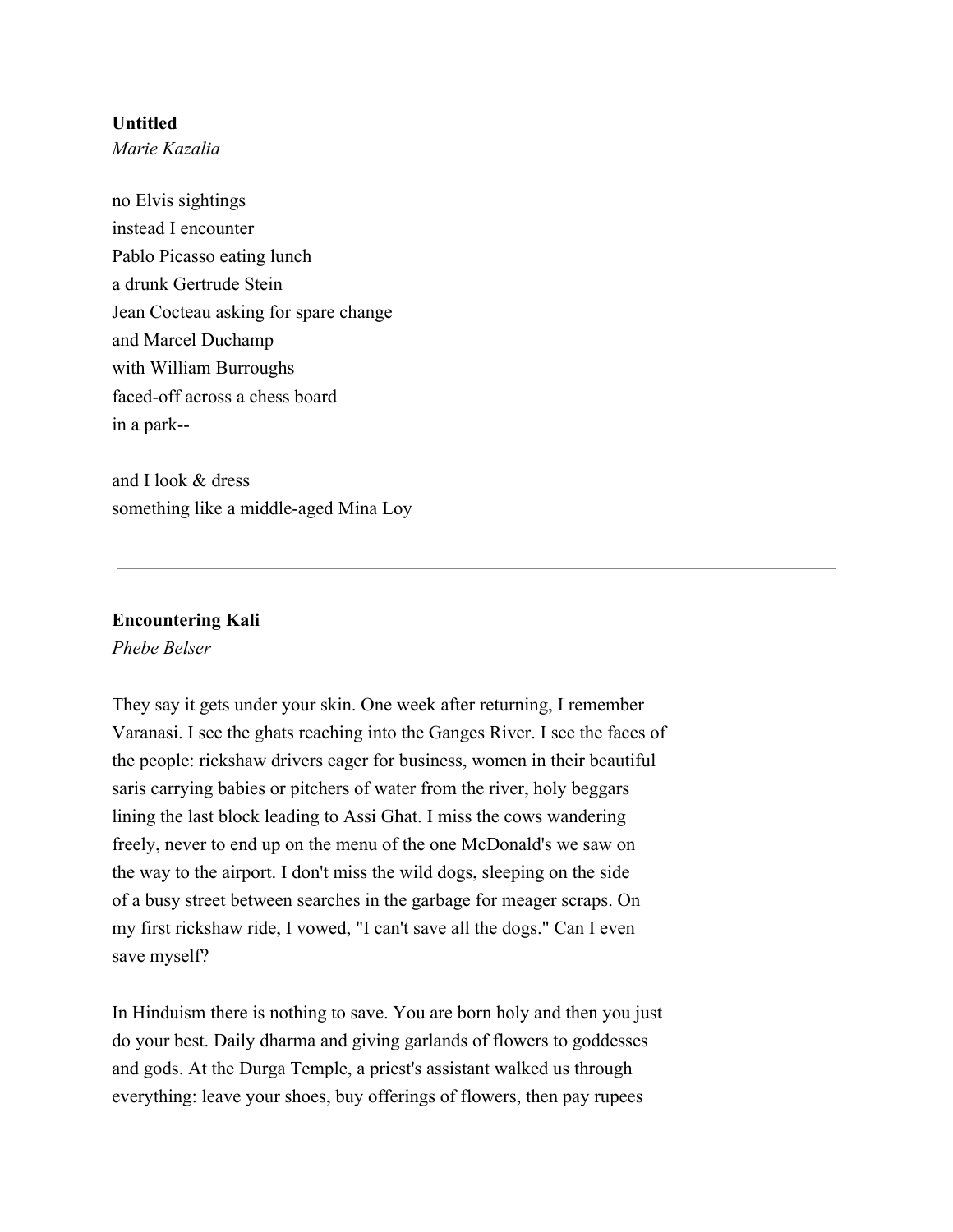at each visitation. At the end, another priest would place a black string necklace with seven knots around my neck and chant blessings. Someone else tied a red string around my left wrist. First the outer circle of the courtyard: Ram, then Sarasvati, Shiva, and Kali. Main stage, though, belonged to the courageous Durga: in the crowd I could barely see her, safe in her alcove with the cage doors opened briefly for darshan [viewing] of the morning crowd. After walking up steps and reaching the domed central area, I rang the bell and made sure I touched the front step, then my heart. Always respectful, aware that Maria and I were the only two Westerners paying homage to the fierce Mother Durga today.

Kali was the one who will haunt me the most: black face with red tongue hanging out, daring us to cross her. Her priest had me place my garland of white flowers on door of the black cage-alcove Kali resided in. There was a flame beneath; I worried about the flowers burning but followed the priest's instructions. I rang the bell three times, first hesitantly, then with more vigor after he did, indicating I should ring it more energetically. Kali had always frightened me. Now, though, I know those skulls around her neck are nothing to fear: Kali is about killing our egos and promising bliss in return.

**Morning Wake-Up Sun** *Helen Crump*

Lying on my stomach,

head pillowed by the cross-fold of my arms, my right leg moved against the back of the left in that subconscious and conscious rocking motion

--that reflects the habit of infancy and childhood, that soothed the body and spirit, eased the mind, and called forth the peace and comfort of sleep. I sought that elusive bit of imaginative information that encourages and creates dreams,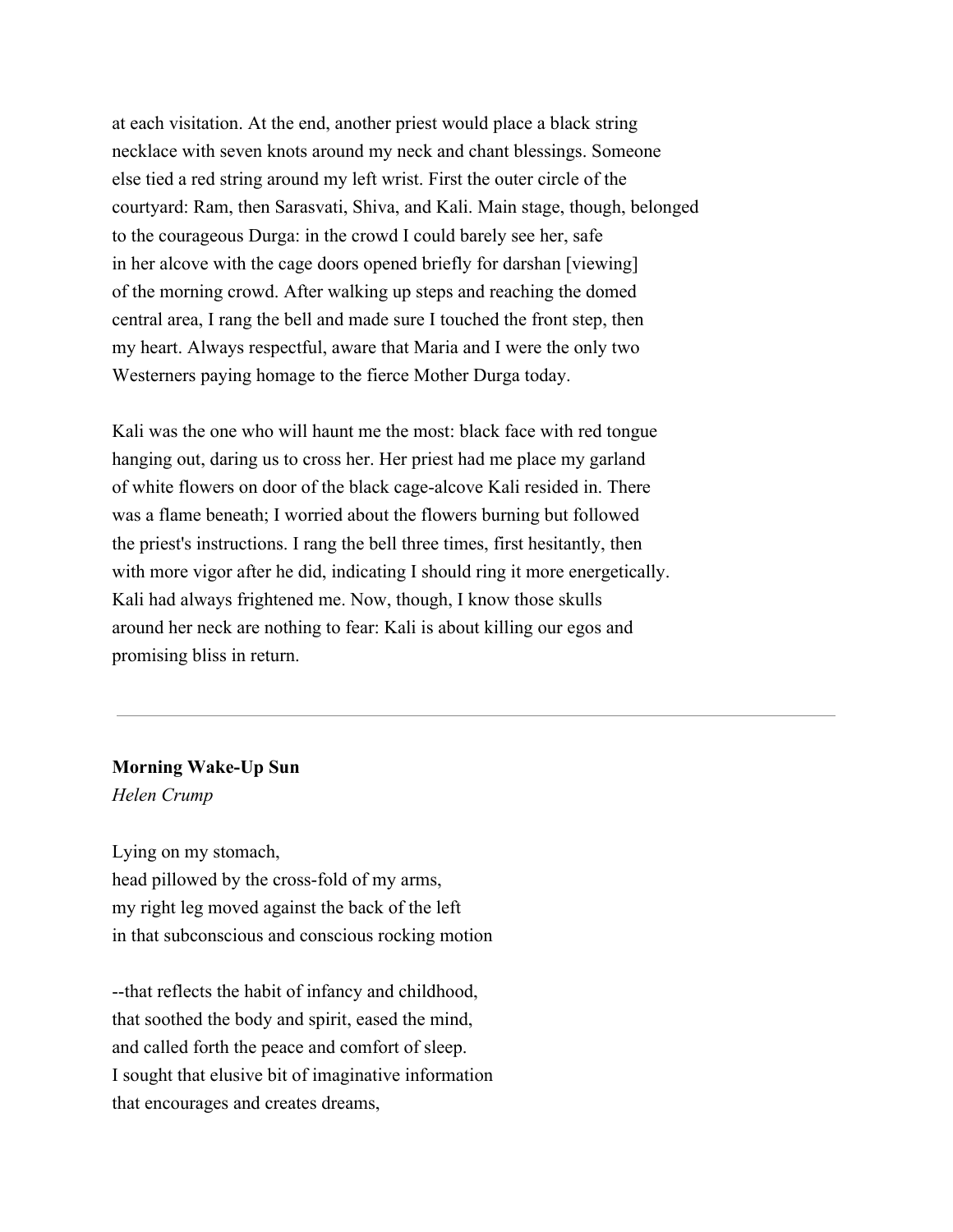and transports me to another world where I explore unknown powers, skills, and relationships, where fantasies and desires are revealed and explored.

Having been eased out of one of these dream-induced worlds by some desire to wake early, therefore, to check the clock until it rang of some sufficient time for rising, I tried to recapture the wonderfully active dream that now seemed just out of my reach. As the hour approached 6 a.m., and the sun slowly eased its way through shade, curtain, sheer, I felt the light teasing just below my eyes, ever so carefully trying to pry them open with hints of light against the outside, shining, glowing inside of my lightly closed lids. In an attempt to hold back this intrusion, I shift the right arm, bringing the soft flannel sheet up to hide my face from this too early guest. Yet, the impression has been made, a possibility and reminder of activities initiated, and so now I am stretching, turning, rising and out of bed to begin my day.

## **Circe** *Susan McLean*

Men are pigs. Not all men, of course. Some are wolves or bears,